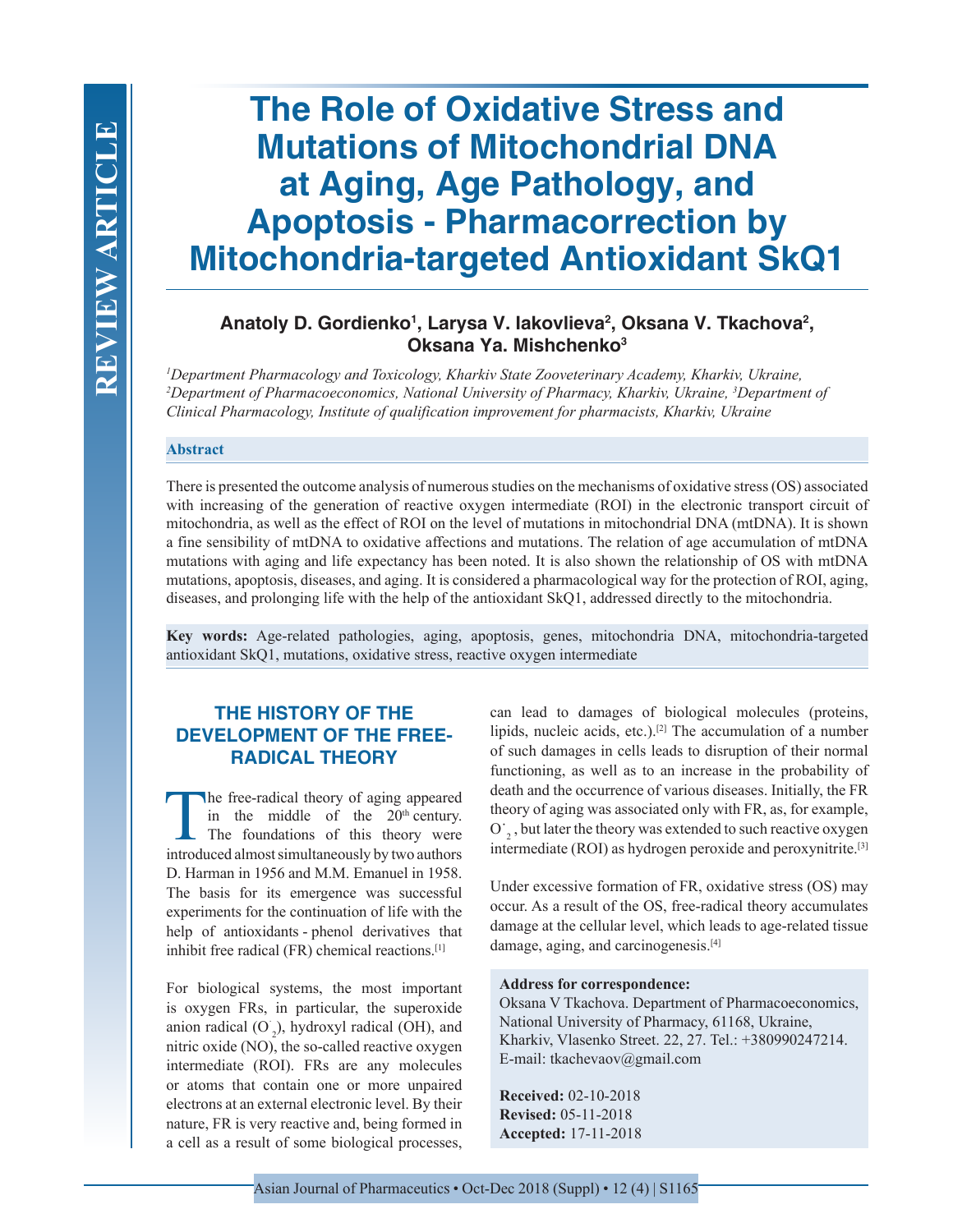## **THE MITOCHONDRIAL THEORY OF AGING**

The modern theory of aging associates the process of aging with the OS in general. It is unlikely that aging is exclusively associated with damages of FR; environmental factors and the genetic background also play a significant role.[4]

Under normal physiological conditions, the oxygen consumed in the body in addition to the main respiratory phase goes to the generation of FR, which occurs in many cell organelles and with the participation of many enzymes. However, the greatest amount of ROI (about 90%) is formed in the mitochondria. This is a consequence of oxidative phosphorylation - the process of energy generation in the form of ADP and ATP, accumulated on the inner membrane of the mitochondria. It is shown that mitochondrial ROI plays an important role in many oxidation-restorative signaling processes.[5-8]

As a separate case of the FR theory, a mitochondrial theory of aging appeared, which is a modification of the free-radical theory of aging, which states that aging in humans and animals is due to the accumulation of damage in mitochondria and mitochondrial DNA (mtDNA).[9,10] As an intracellular source of ROI, mitochondria are the most vulnerable to direct attack by the ROI. It has been shown that the levels of ROI-modified proteins and lipid peroxides in mitochondria increase with age.[11-13] It should be noted that the membrane lipid of mitochondria, especially cardiolipin, which is important for mitochondrial bioenergetics,[14] lends itself to a high risk of oxidative damage due to high levels of unsaturated fatty acids. Aging and OS are also associated with a decrease in the physical properties of internal membrane proteins, which are prone to OS damage.[15,16] The OS, as one of the mechanisms of aging, contributes to the damage of membrane proteins, which leads to a decrease in their physical properties and a violation of barrier properties of the membrane.

Since mtDNA encodes the polypeptides of the electron transmission network, any mtDNA mutations inevitably affect the entire electron transport chain, potentially changing the functions of numerous nuclear genes involved in the formation of the electron transfer chain.[5]

A damage of mtDNA is usually much more extensive and lasts longer than the damage to nuclear DNA.<sup>[7,13]</sup> The particular vulnerability of mtDNA is because it does not contain histone proteins that are in nuclear DNA and performs a protective function. An unobstructed oxidative attack on mtDNA can slowly disrupt the functioning of mitochondria in the aging organism.[16,17] Many studies have shown that there is the age-dependent nature of accumulation of mtDNA damage in the skeletal muscles, heart muscle, brain, and liver.<sup>[18-21]</sup> Strengthening the OS with age leads to a decrease in the intensity of the mechanisms of degradation and neutralization of not only the developed mitochondrial structures but also

lipids, proteins, and components of DNA, which contributes to the accumulation of damaged macromolecules and organelles. The speed of organelle renewal decreases, the accumulation of defective mitochondria increases. Aging mitochondria gradually produce less and less ATP and more ROI.[17,22,23] With age, the OS in the mitochondria plays a key role in the development of the internal pathway of apoptosis. At aging and apoptosis, the same changes occur, such as a decrease in the mitochondrial membrane potential, increased levels of lipid peroxidation, oxidation of glutathione, and mitochondrial oxidative damage to DNA, mainly due to an elevation of OS.[25] All of the abovementioned factors contribute to the gradual reduction of mitochondrial respiratory function in laboratory animals and humans.<sup>[24,25]</sup>

Mitochondria are the main organelles in the cell responsible for most of the FR reactions associated with the aging process. The life duration is determined by the level of FR in the mitochondria. It is believed that, with the age increment of a human due to OS, an imbalance appears between FR production and antioxidant protection.[26] An increase in the level of oxidative damage of mtDNA, proteins, and lipids and a decrease in the activity of the antioxidant system accompany the aging of organisms.[27,28]

The key role of mtDNA is evidently because mutations in mtDNA can accelerate the damage of the FR cell by introducing changes in the level of activity of components in the electron transport chain.

The malfunction of electronic transport chains and the accumulation of FR subsequently lead to even more damage of mtDNA and ultimately stimulate mtDNA mutations. This "vicious circle" of mutations and generation of FR are considered the cause of cell aging.[29] The mitochondria have its own apparatus for repairing mtDNA damages by exogenous and endogenous agents, where FR is the most common. MtDNA includes only 5% of the genetic material of the animal cell, but it contributes much more to cellular physiology than one can think, focusing only on this percentage. MtDNA, being in the immediate vicinity of the site of the appearance of oxygen, is an available target for undesirable effects of oxygen radicals. Oxidative damage to mtDNA causes a change in nucleotide bases and other types of damage. The greatest harm is caused by 8-oxoguanine, which accumulates in the DNA with age. Finally, defects in the electron transport chain can produce a number of pleiotropic effects, since they affect the cellular energy.<sup>[30]</sup>

The mtDNA mutations accumulate gradually throughout the life and are directly responsible for the deficiency in oxidative phosphorylation chains leading to the appearance of ROI. The primary importance of mitochondria in the aging process and in determining the lifespan is confirmed by the fact that chemical mutagens and lipophilic carcinogens (for example, polycyclic aromatic hydrocarbons) cause much more damage to mtDNA than nuclear mutations.[31] On this basis, in fact, it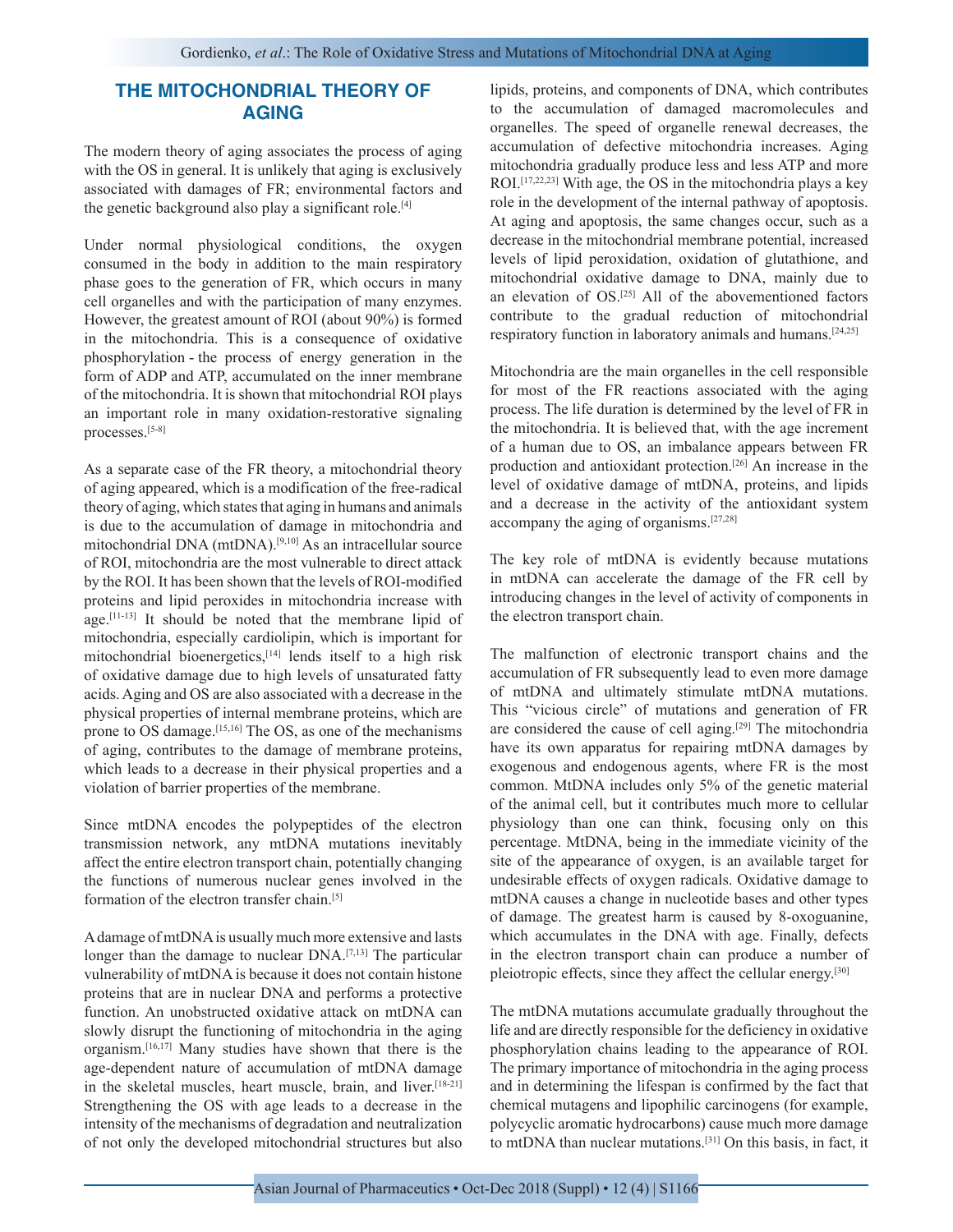is advanced the hypothesis that the accumulation of damage to mtDNA accelerates aging.

For today, FR theory and mitochondrial theory are the two most well-known and discussed theories of aging, which can relatively satisfactorily explain how and why people develop certain disorders of physiology during aging and appear agerelated diseases. FR chain reactions can lead to the formation of crosslinks between molecules. In the case when a FR reaction involves pairs of nitrogen bases in DNA molecules, the two strands of DNA can be joined by cross-linkage.<sup>[32]</sup> Cross-linkage can lead to various clinical manifestations associated with aging.[33]

The development of the body, the differentiation of its tissues, aging, disease, and death itself are all associated with the permanent death of certain cells, genetically planned or accidental, and replacing them with other useful or dangerous cells. There are two mechanisms of cell death: "Accidental" death - necrosis and "programmed" death - apoptosis.

The role of FR in the implementation of these mechanisms of cell death is shown.[34] Both necrosis and apoptosis are a consequence of the violation of the barrier properties of mitochondrial membranes.[35] With a scarcity of oxygen, calcium ions accumulate in the cytosol, activation of endogenous mitochondrial phospholipase, a reduction in the electrical strength of the lipid layer of membranes, the appearance of permeability of the inner mitochondrial membrane for cations, and swelling of the organelles; this leads to the cessation of the synthesis of ATP and the suppression of the ability of mitochondria to retain calcium in the matrix. If this process covers all mitochondria, the cell dies (necrosis). If only a part of the mitochondria in the cell swells, necrosis does not occur, but the mechanisms of apoptosis may turn on. It is connected with the breakage of the outer membrane of the mitochondria or the appearance of giant pores, through which cytochrome C emerges from the mitochondria, triggering a cascade of reactions leading to apoptosis.[35,36]

The disorder of the mitochondrial respiratory chain as a result of the release of cytochrome C, the action of NO˙, and other causes lead to the formation of  $O_2$ , which interacts with NO<sup> $\cdot$ </sup> and iron-containing complexes, leading to lipid peroxidation and the oxidation of thiol groups of mitochondrial proteins. The decisive importance has the oxidation of such groups in the ATP/ADP exchanger, which is accompanied by the formation of giant pores in the outer membrane of the mitochondria, the release of cytochrome C, and the development of apoptosis.

#### **Programmed cell death (apoptosis)**

As recent studies have shown that rapid cell deaths, the necrosis, are not only not unique but also not even the main cause of cell death in a variety of diseases. More often than necrosis, there is a programmed cell death or apoptosis.[24,26] Apoptosis is characterized by a number of morphological and biochemical signs, among which one of the most important is the activation of serine proteinases, the so-called caspases, which trigger a whole series of biochemical reactions that result in the destruction of many proteins of the cytoplasm and nucleus, defragmenting nuclear DNA with signaling to phagocytes, that the cell must be eliminated.[35] Apparently, the main link between the activation of CP formation in mitochondria and the induction of apoptosis is an increase in the permeability of membranes and the release of cytochrome C.[35] The loss of cytochrome C with mitochondria during apoptosis enhances  $O<sub>2</sub>$  production. In this experiment, the addition of Bcl-2 (the inhibitor of pore formation in mitochondrial membranes), which reduced the yield of cytochrome C, simultaneously led to a decrease in the O $_2$  release.<sup>[35]</sup>

The production of ROI mitochondria increases on transition from state 3 to state 4, with polarographic examination, with an increase in the concentration of oxygen in the medium, a decrease in the activity of cytochrome oxidase, while the uncouplers of oxidative phosphorylation processes reduce the formation of ROI. The increase in the formation of ROI in these cases can be explained by an increase in the concentration of the reduced single-electron donor and, in a number of cases, also by an increase in the concentration of oxygen in the medium.[35]

Pore formation inhibitors in mitochondrial membranes, such as bongkrek acid or Bs1-2 proteins, as well as caspase inhibitors, generally prevent apoptosis. For example, apoptosis induced by p53 is due to the induction of this gene transcription of a number of genes that cause OS in the cell. This leads to oxidative damage to mitochondrial components and programmed cell death. Bongcrack acid, which inhibits increased permeability, effectively inhibits apoptosis induced by p53, although it does not affect either transcription or activation of ROI formation.[35]

# **MITOCHONDRIA-TARGETED ANTIOXIDANTS: DEVELOPMENT AND EFFECTIVENESS IN AGING**

OS is one of the universal processes that to some extent take place in the vast majority of pathological conditions and play a particularly important role in the pathogenesis of alternative and inflammatory lesions, as well as in carcinogenesis and the development of a number of age-dependent pathologies.<sup>[37-41]</sup>

Such a situation led to a logical idea to use antioxidants (substances of different chemical nature that neutralize the formation of FR s) as drugs for the therapy of various diseases and agents that slow the development of signs of aging and prolong life span (geroprotectors).[37-41] However,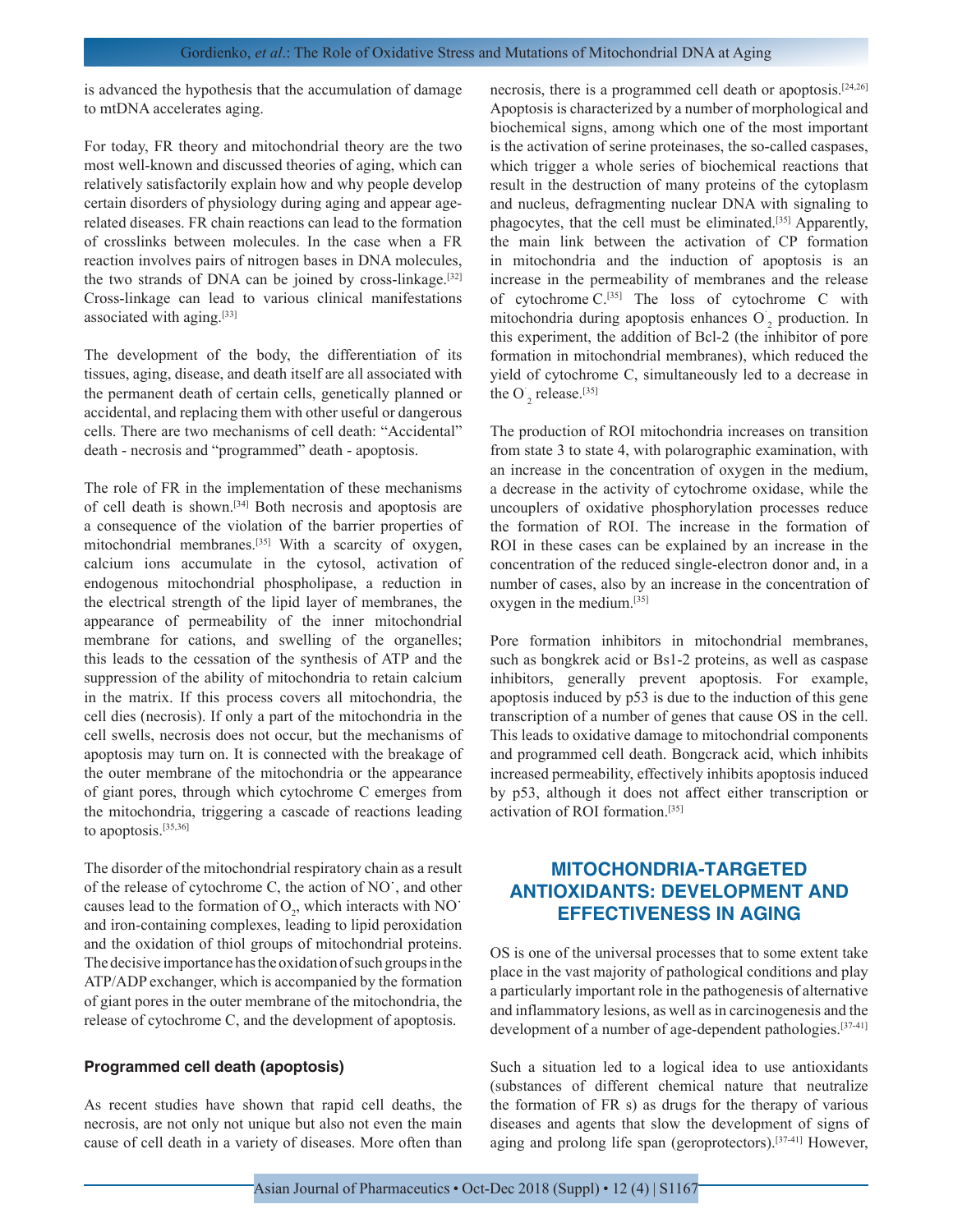all known antioxidant agents (ascorbic acid, α-tocopherol, N-acetylcysteine, etc.) have two significant drawbacks: they do not have selectivity for the cellular compartments that play a leading role in the development of the OS and may have only a "one-time" antioxidant action, losing its antioxidant properties after interaction with free radicals.[42-44] Since there are certain data according to which one of the important places for the formation of free radicals - reactive oxygen intermediate (ROI) - are mitochondria, and it is these organelles that are capable of initiating the activation of signaling pathways leading to cell death, and, consequently, to tissue damage and functional disorders of organs and systems.[45,46] In this regard, it was necessary to increase the effectiveness of drugs that have antioxidant activity, ensuring their directional accumulation in the mitochondria. Efforts of several scientific teams (primarily Skulachev VP. and Murphy M.) created a whole family of such compounds (SkQ), called mitochondria-targeted antioxidants. Among these antioxidants, a special place belongs to a substance that received the designation SkQ1 (10-(6'-plastoquinonidecyl) triphenylphosphonium). Due to the fact that plastoquinone is present as an antioxidant in this substance, this mitochondriadirected antioxidant has the potential for regeneration in the respiratory chain of the mitochondria, that is, it can act as a unique antioxidant of multiple actions.[47]

Since mitochondria-directed antioxidants are already entering clinical practice and the question of their effects is a problem of the present time, comprehensive testing of these drugs on healthy animals and on models of various diseases is extremely urgent. The study of the regularities of action of these drugs on cells, tissues, and organs *in vivo* will allow not only to outline the range of possible application of mitochondrial-directed antioxidants (in particular, SkQ1) in the clinic but also indirectly reveal the real value of FRs formed in mitochondria in the development of signs of aging and pathogenesis of various diseases. Moreover, the effects of mitochondrial antioxidants, which are directly related not only to the elimination of the damaging effect of FRs but also to the interference of these compounds in the functioning of the signaling systems of the cell, may be of exceptional importance.[5,8,47]

Several reports were published on the results of testing mitochondrial-directed antioxidants on the lifespan of a variety of organisms. Regarding mammals, there is evidence that SkQ1 is able to increase the average life span of female mice of three lines - inbred 129/sv, outbred SHR and HER-2/ neu transgenic mice.[48] There were made a lot of works on the effect of mitochondrial-directed antioxidants on the age related, including pathological changes in the body. In a number of studies, rats of the OXYS line were examined, in which an elevated level of ROI leads to the development of premature aging (progeria). It was shown that the addition of very small doses of SkQ1 (50 nmol/kg/day) to food prevented age related: (a) Development of cataracts and retinopathies in the eyes, (b) atrophic processes in skeletal

muscle (sarcopenia), lipid peroxidation, and carbonylation of proteins in skeletal muscles, and (c) reduction of bone mineralization (osteoporosis).<sup>[49-53]</sup>

Significant age changes in humans and animals occur in the organs of hematopoiesis and immunogenesis. The results have been published, showing that the lifetime addition of SkQ1 mice to drinking water does not only affect hematopoietic stem cells and more different hematopoietic progenitors but also significantly slows the age changes in peripheral blood.[54] During the first 13 months, SkQ1 (0.9 or 28.8 nmol/kg/day) prevents age-related myeloid shift (increase in the proportion of granulocytes and a decrease in lymphocyte count) in mice. During the next year the effect disappears, and the hemogram of the 2-year-old mice receiving the preparation does not differ from the control. The number of mesenchymal stem cells in the bone marrow does not change within 2 years of administration of SkQ1; however, the concentration of these cells in the progeny of colony-forming unit of fibroblasts (CFU-F) increases with increasing dose of SkQ1. The concentration of CFU-F after 1 and 2 years of administration of SkQ1 was twice as high as in young mice. In addition, SkQ1 has been shown to prevent the development of the most well-known marker of age-related changes in the hematopoietic system, the thymus involution.[55]

It is known that aging is often accompanied by impairments of various functions of the central nervous system, in particular, the diseases of Alzheimer's and Parkinson's that are common in elderly people in the development, of which a large role is assigned to the mitochondrial ROS.[42,56] It turned out that mitochondrial antioxidants can prevent the development of such disorders. It was shown in a study of Stefanova *et al.*<sup>[57]</sup> that SkO1 (250 nmol SkO1/kg per day during meals) had a beneficial effect on the motor and search functions of the brain of the Wistar rats and the OXYS line with an accelerated rate of aging. However, SkQ1 did not change the learning ability of the OXYS rats in the Morris water maze test and slightly reduced this ability in Wistar rats, which may be due to differences in redox homeostasis.

In another study,<sup>[58]</sup> the effect of the mitochondrial antioxidant SkQ1 on sexual motivation in 12-month-old male Wistar rats and male OXYS rats with an accelerated rate of aging was studied. A significantly higher degree of the motivational stage of sexual behavior was manifested in OXYS rats after prolonged preventive exposure to SkQ1 at a dose of 50 and 250 nmol/kg. The continued therapeutic administration of the drug to OXYS rats with an accelerated rate of aging for 3 months at a dosage of 250 nmol/kg was also effective. Another evidence of the neuroprotective effect of SkQ1 on aging is information that SkQ1 is able to slow the development of Alzheimer-related lesions in rats.<sup>[59,60]</sup>

High efficiency of nanomolar concentrations of SkQ1 *in vitro* as an inhibitor of apoptosis and its early stage - the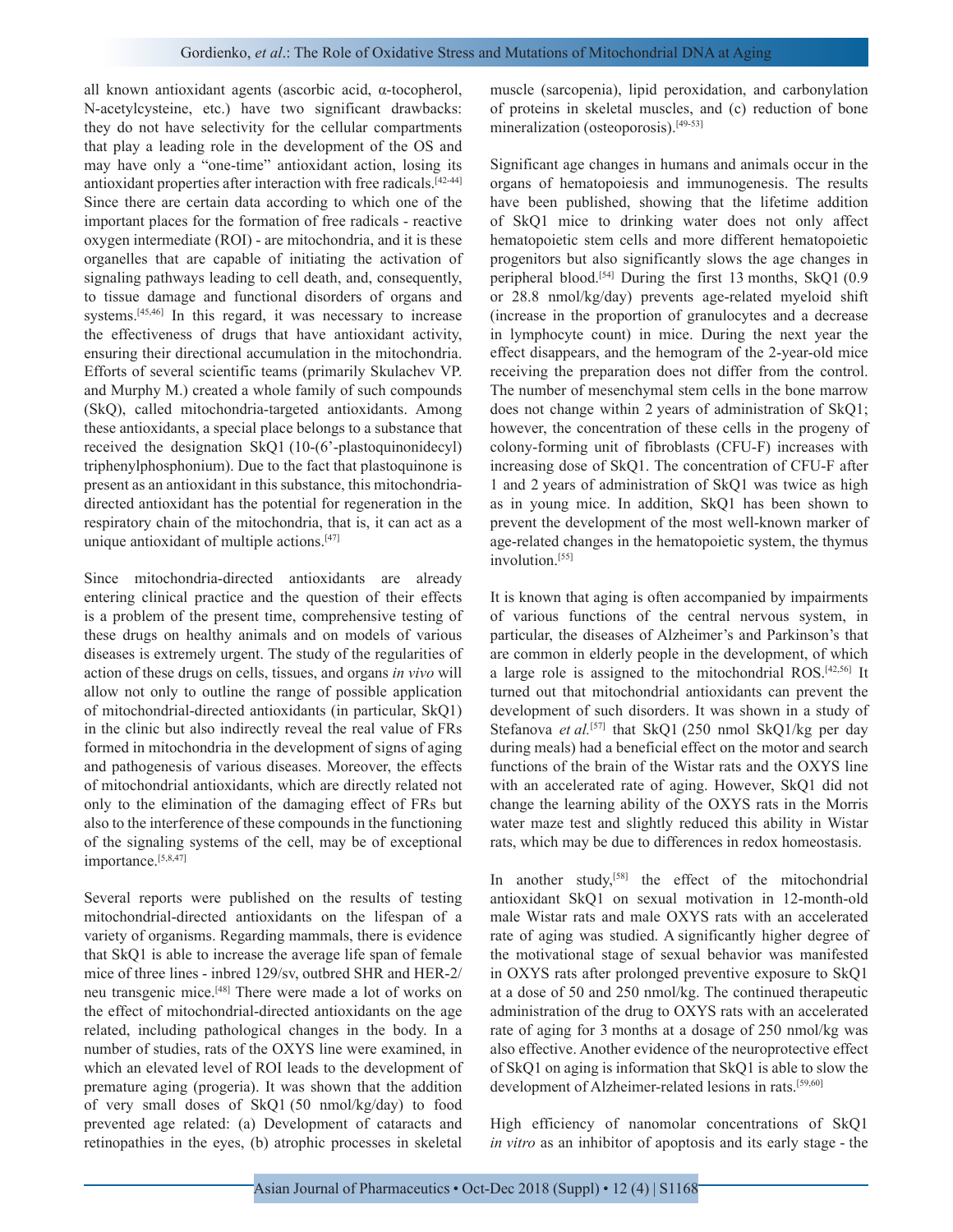fragmentation of mitochondria - caused by hydrogen peroxide and other impacts, such as ultraviolet radiation, TNFα, and p66shc protein in cells of various origins, was demonstrated;<sup>[61-70]</sup> at that, the difference between the concentration of the drug with antioxidant and pro-oxidant (pro-apoptotic) effects was 1000 times. These results served as the basis for a detailed study of the effect of the mitochondrial-directed plastoquinone SkQ1 compound on models of alternative changes *in vivo* and *ex vivo*, especially in the brain, myocardium, and kidneys. Thus, in the work of Bakeeva *et al.*, [71] there were studied the effect of SkQ1 *ex vivo* and *in vivo* on models of the heart and kidney infarction in rats caused by ischemia/reperfusion, as well as ischemic stroke. The effectiveness of the compound for alternative changes was judged by the size of the lesion, the survival rate of animals, and the level of marker enzymes in the blood. On all these models, SkQ1 had a noticeable protective effect. It was shown that the concentration of SkQ1 of the order of 125–250 nmol/kg/day for 2–3 weeks reduces the size of the infarction zone caused by ischemia/reperfusion of the heart *in vivo* and reduces the blood lactate dehydrogenase and cardiac isoform of creatine kinase, the level of which increases as a result ischemia/reperfusion due to the release of enzymes during cell death. The authors of this study found that, in rats with the single kidney, the ischemia/reperfusion of this kidney results in the death of most animals in 4 days, while a single injection of SkQ1 (1 μmol/kg a day before ischemia) saves the lives of almost all rats. At the same time, it has been shown that SkQ1 does not lead to a normalization of the ROI content in the kidney and creatinine cells in the blood.

One possible mechanism of the neuroprotective action of antioxidant derivatives of plastoquinone is the prevention of OS due to soft separation and prevention of mitochondrial hyperpolarization.[72-74]

Except for ischemia, the inhibitory effect of preparations of the SkQ family on damage in the nervous tissue has been demonstrated in different models of Alzheimer's disease (including  $ex$  *vivo*),<sup>[60,75-78]</sup> as well as in the model of agerelated retinopathy.[51]

In the work,[79] an oral supplementation of SkQ1 with food for 2–3 weeks on the magnitude of ischemic and reperfusion injury of the heart was studied under male rats. The same doses of sodium bromide (125 nmol/kg/day for 2 weeks and 250 nmol/kg/day for 2 and 3 weeks) were supplemented orally to the control rats (with food), since SkQ1 contains, in addition to the organic part (plastoquinone, linker and triphenylphosphonium), as well as bromide ions. After anesthesia, regional myocardial ischemia was induced in the animals, followed by reperfusion for an hour. The main criterion for assessing the effect was the size of the zone of myocardial infarction, determined after treatment of the heart sections with tetrazolium blue. Oral supplementation of SkQ1 with food at daily doses of 125 and 250 nmol/kg for 2 or 3 weeks statistically significantly reduced the size of the infarction zone. In parallel, the activity of marker enzymes (lactate dehydrogenase and MB creatine kinase fraction) decreased in the blood compared to their activity after reperfusion in control animals. At the same time, there was an improvement in biochemical indicators of the state of the risk zone: Greater adenine nucleotide pool safety and an expansion in the number of phosphocreatine. In the ischemic part of the heart, the accumulation of lactate significantly decreased and the content of pyruvic acid increased. The authors concluded that the supplementation of SkQ1 with food increases myocardial resistance to ischemia and subsequent reperfusion, as well as the metabolic changes in cardiomyocytes that occur in the post-ischemic period. This conclusion was fully confirmed in the model of ischemic myocardial damage *ex vivo*, and the authors observed the cause of the observed effect in increasing the antioxidant status of cardiomyocytes.[51]

The test result of mitochondrial-directed plastoquinone compounds on other models of alternative lesions is presented in single publications. Thus, it was shown that SkQ1 inhibits age-related lipofuscinosis of pigment epithelium,<sup>[50]</sup> lenticular degeneration,[80] structural changes in myofibrils in the development of sarcopenia,<sup>[81]</sup> and reperfusion changes in liver transplantation after its storage under hypothermic conditions.[82] There are indirect reasons to believe that this drug could be effective in preventing the development of hemosiderosis in certain hemolytic states, since it is able to increase the resistance of erythrocytes to hemolysis caused by OS.[83]

## **AUTHORS' CONCLUSIONS**

Summarizing all the material of this work, we can conclude that SkQ1 is a promising drug substance of a group of mitochondria-directed antioxidants, which has a number of positive effects on models of various pathological processes.

The results of the present work allow us to formulate the mechanism of action of SkQ1 differently than it was possible to do on the basis of theoretical concepts. The obtained materials definitely show that the effect of this compound on the studied pathological processes is the ability to prevent the process of alteration caused by FRs (active forms of oxygen of mitochondrial origin) with the help of SkQ1, as well as to prolong the life of living organisms, to prevent age-related diseases, and to inhibit apoptosis and its early stage - breaking of mitochondria - caused by various effects in cells.

The high biological activity of the mitochondria-targeted antioxidant SkQ1 causes significant possibilities for its use for prolonging life and in the capacity of medical agents of a new generation able to treat diseases hard to cure or even separate diseases beyond cure.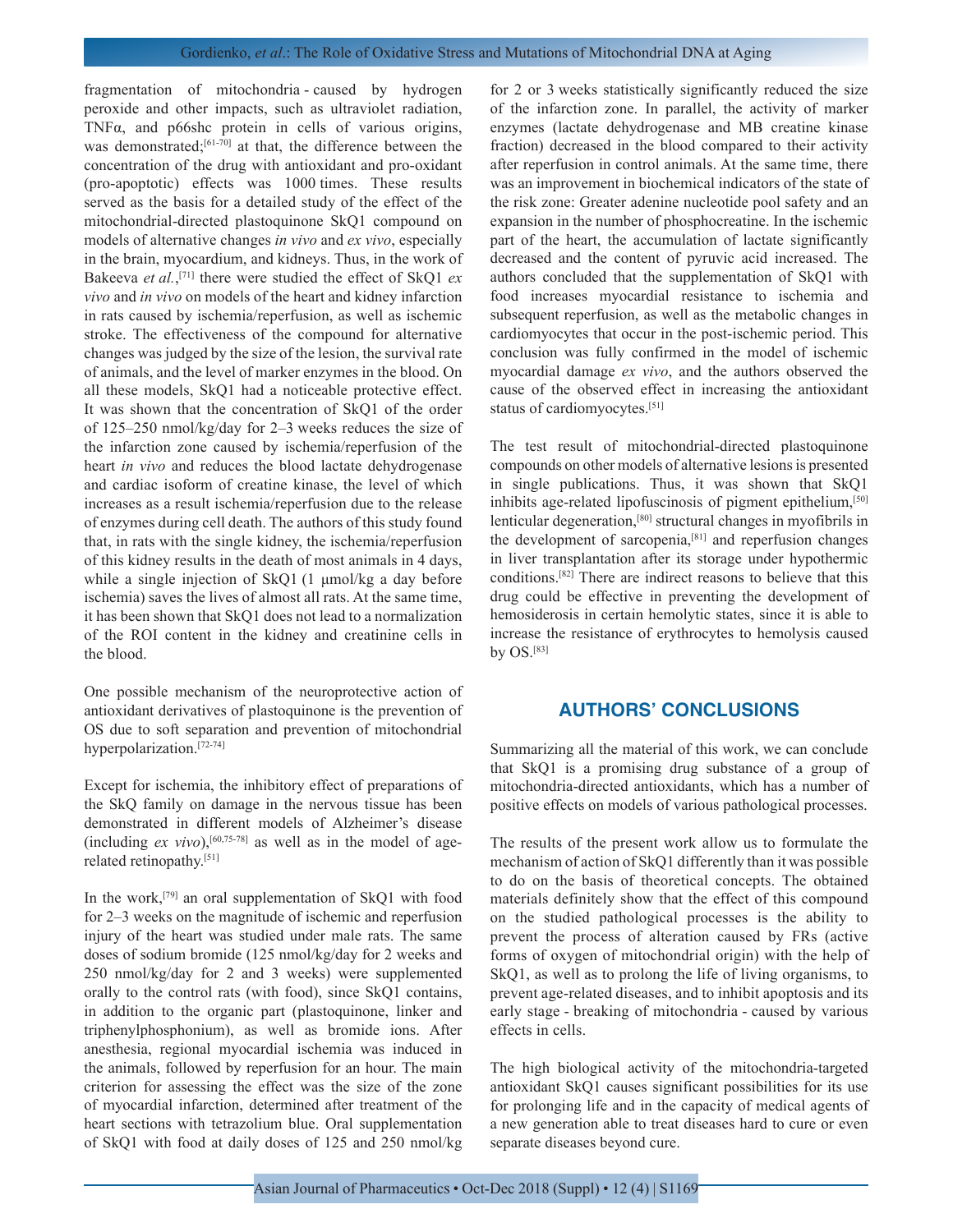## **REFERENCES**

- 1. Harman D. Aging: A theory based on free radical and radiation chemistry. J Gerontol 1956;11:298-300.
- 2. Koltover VK. Reliability of electron transport in biological systems and the role of the oxygen free radicals in aging. Probl Upr 2014;4:40-5.
- 3. Halliwell B. Free radicals and antioxidants: Updating a personal view. Nutr Rev 2012;70:257-65.
- 4. Harman D. Free radical theory of aging. Mutat Res 1992;275:257-66.
- 5. Gerald MF, Dennis SH. Cell Molecular Biology. Petersburg: Nauka; 2013. p. 256.
- 6. Mdel RC, Suarez E, Kraiselburd E, Isidro A, Paz J, Ferder L, *et al.* Aging increases mitochondrial DNA damage and oxidative stress in liver of rhesus monkeys. Exp Gerontol 2012;47:29-37.
- 7. Wang CH, Wu SB, Wu YT, Wei YH. Oxidative stress response elicited by mitochondrial dysfunction: Implication in the pathophysiology of aging. Exp Biol Med (Maywood) 2013;238:450-60.
- 8. Dubinina EE. The role of reactive oxygen species as signaling molecules in tissue metabolism under conditions of oxidative stress (review). Quest Med Chem 2001;47:561-81.
- 9. Wei YH, Ma YS, Lee HC, Lee CF, Lu CY. Mitochondrial theory of aging matures – roles of mtDNA mutation and oxidative stress in human aging. Zhonghua Yi Xue Za Zhi (Taipei) 2001;64:259-70.
- 10. Ma YS, Wu SB, Lee WY, Cheng JS, Wei YH. Response to the increase of oxidative stress and mutation ofmitochondrial DNA in aging. Biochim Biophys Acta 2009;1790:1021-9.
- 11. Sastre J, Pallardó FV, Viña J. Mitochondrial oxidative stress plays a key role in aging and apoptosis. IUBMB Life 2000;49:427-35.
- 12. Lee HC, Wei YH. Oxidative stress, mitochondrial DNA mutation, and apoptosis in aging. Exp Biol Med (Maywood) 2007;232:592-606.
- 13. Jomova K, Valko M. Advances in metal-induced oxidative stress and human disease. Toxicology 2011;283:65-87.
- 14. Hoch FL. Cardiolipins and biomembrane function. Biochim Biophys Acta 1992;1113:71-133.
- 15. Paradies G, Ruggiero FM, Petrosillo G, Quagliariello E. Peroxidative damage to cardiac mitochondria: Cytochrome oxidase and cardiolipin alterations. FEBS Lett 1998;424:155-8.
- 16. Amaral S, Ramalho-Santos J. Aging, mitochondria and male reproductive function. Curr Aging Sci 2009;2:165-73.
- 17. Van Remmen H, Richardson A. Oxidative damage to mitochondria and aging. Exp Gerontol 2001;36:957-68.
- 18. Nabben M, Hoeks J, Briedé JJ, Glatz JF, Moonen-Kornips E, Hesselink MK, *et al.* The effect of UCP3 overexpression on mitochondrial ROS production in skeletal muscle of young versus aged mice. FEBS Lett

2008;582:4147-52.

- 19. Calabrese V, Lodi R, Tonon C, D'Agata V, Sapienza M, Scapagnini G, *et al.* Oxidative stress, mitochondrial dysfunction and cellular stress response in friedreich's ataxia. J Neurol Sci 2005;233:145-62.
- 20. Kakkar P, Singh BK. Mitochondria: A hub of redox activities and cellular distress control. Mol Cell Biochem 2007;305:235-53.
- 21. Barja G, Herrero A. Oxidative damage to mitochondrial DNA is inversely related to maximum life span in the heart and brain of mammals. FASEB J 2000;14:312-8.
- 22. Pamplona R. Membrane phospholipids, lipoxidative damage and molecular integrity: A causal role in aging and longevity. Biochim Biophys Acta 2008;1777:1249-62.
- 23. von Zglinicki T, Bürkle A, Kirkwood TB. Stress, DNA damage and ageing -- an integrative approach. Exp Gerontol 2001;36:1049-62.
- 24. Pollack M, Leeuwenburgh C. Apoptosis and aging: Role of the mitochondria. J Gerontol A Biol Sci Med Sci 2001;56:B475-82.
- 25. Hsieh RH, Hou JH, Hsu HS, Wei YH. Age-dependent respiratory function decline and DNA deletions in human muscle mitochondria. Biochem Mol Biol Int 1994;32:1009-22.
- 26. Sastre J, Pallardó FV, García de la Asunción J, Viña J. Mitochondria, oxidative stress and aging. Free Radic Res 2000;32:189-98.
- 27. Beckman KB, Ames BN. The free radical theory of aging matures. Physiol Rev 1998;78:547-81.
- 28. Shringarpure R, Davies KJ. Protein turnover by the proteasome in aging and disease. Free Radic Biol Med 2002;32:1084-9.
- 29. Mandavilli BS, Santos JH, Van Houten B. Mitochondrial DNA repair and aging. Mutat Res 2002;509:127-51.
- 30. Alexeyev MF, Ledoux SP, Wilson GL. Mitochondrial DNA and aging. Clin Sci (Lond) 2004;107:355-64.
- 31. Larsen PL. Asking the age-old questions. Nat Genet 2001;28:102-4.
- 32. Crean C, Geacintov NE, Shafirovich V. Intrastrand G-U cross-links generated by the oxidation of guanine in 5'-d(GCU) and 5'-r(GCU). Free Radic Biol Med 2008;45:1125-34.
- 33. Dizdaroglu M, Jaruga P. Mechanisms of free radical-induced damage to DNA. Free Radic Res 2012;46:382-419.
- 34. Harman D. Origin and evolution of the free radical theory of aging: A brief personal history, 1954–2009. Biogerontology 2009;10:773-81.
- 35. Yu AV. Violations of the barrier properties of the inner and outer membranes of mitochondria, necrosis and apoptosis. Biol Membr 2002;19:356-77.
- 36. Yu AV. Active forms of oxygen and nitrogen: A value for diagnosis, prophylaxis and therapy. Biochemistry 2003;68:5-7.
- 37. Anisimov VN. Molecular and Physiological Mechanisms of Aging. St. Petersburg: Nauka; 2008. p. 481.
- 38. Zenkov NK, Lapkin VZ, Menshchikova EB. Oxidative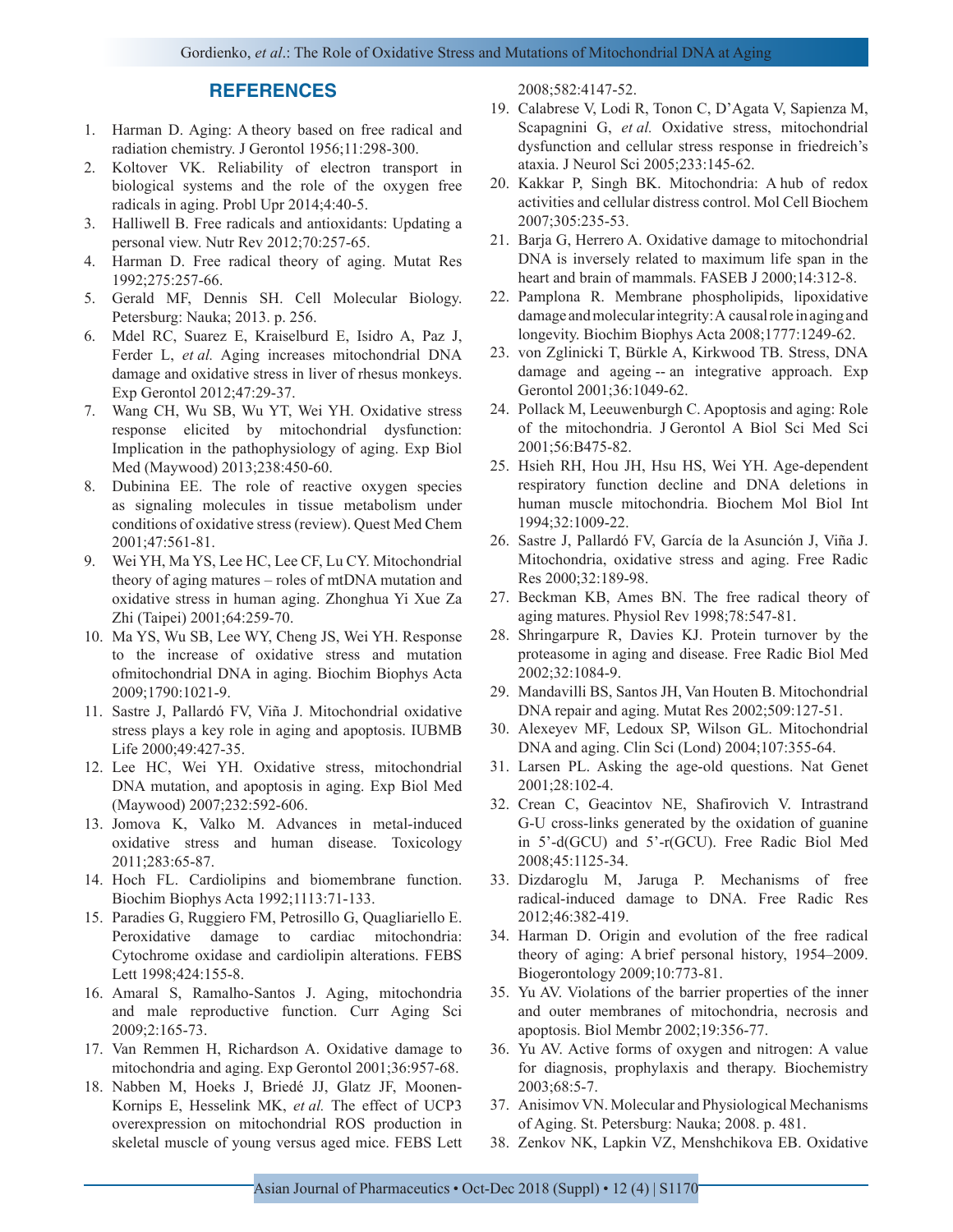### Gordienko, *et al*.: The Role of Oxidative Stress and Mutations of Mitochondrial DNA at Aging

stress. Biochem Pathophysiol 2001;4:343.

- 39. Menshikovа EB, Lapkin VZ, Zenkov NK, Bondar IA, Krugovykh NF, Trufakin VA. Oxidative Stress. Prooxidants and Antioxidants. Moscow: Slovo; 2006. p. 556.
- 40. Gupta RK, Patel AK, Shah N, Chaudhary AK, Jha UK, Yadav UC, *et al.* Oxidative stress and antioxidants in disease and cancer: A review. Asian Pac J Cancer Prev 2014;15:4405-9.
- 41. Skulachev MV, Antonenko YN, Anisimov VN, Chernyak BV, Cherepanov DA, Chistyakov VA, *et al.* Mitochondrial-targeted plastoquinone derivatives. Effect on senescence and acute age-related pathologies. Curr Drug Targets 2011;12:800-26.
- 42. Antonenko YN, Avetisyan AV, Bakeeva LE, Chernyak BV, Chertkov VA, Domnina LV, *et al.* Mitochondria-targeted plastoquinone derivatives as tools to interrupt execution of the aging program 1. Cationic plastoquinone derivatives: Synthesis and *in vitro* studies. Biochemistry (Mosc) 2008;73:1273-87.
- 43. Antonenko YN, Avetisyan AV, Bakeeva LE, Chernyak BV. Mitochondria-targeted plastoquinone derivatives as tools to interrupt execution of the aging program. Cationic plastoquinone derivatives: Synthesis and *in vitro* studies. Biochemistry (Mosc) 2008;73:1273-87.
- 44. Skulachev VP. New data on biochemical mechanism of programmed senescence of organisms and antioxidant defense of mitochondria. Biochemistry (Mosc) 2009;74:1400-3.
- 45. Murphy MP. How mitochondria produce reactive oxygen species. Biochem J 2009;417:1-13.
- 46. Skulachev VP, Anisimov VN, Antonenko YN, Bakeeva LE, Chernyak BV, Erichev VP, *et al.* An attempt to prevent senescence: A mitochondrial approach. Biochim Biophys Acta 2009;1787:437-61.
- 47. Antonenko YN, Roginsky VA, Pashkovskaya AA, Rokitskaya TI, Kotova EA, Zaspa AA, *et al.* Protective effects of mitochondria-targeted antioxidant skQ in aqueous and lipid membrane environments. J Membr Biol 2008;222:141-9.
- 48. Yurova MN, Zabezhinsky MA, Piskunova TS, Tunduk ML, Popovich IG, Anisimov VN. Effect of mitochondrial antioxidant SKQ1 on aging, longevity and spontaneous carcinogenesis in mice of three strains. Successes Gerontol 2010;23:430-41.
- 49. Vays VB, Eldarov CM, Vangely IM, Kolosova NG, Bakeeva LE, Skulachev VP, *et al.* Antioxidant skQ1 delays sarcopenia-associated damage of mitochondrial ultrastructure. Aging (Albany NY) 2014;6:140-8.
- 50. Saprunova VB, Pilipenko DI, Alexeevsky AV, Fursova AZh, Kolosova NG, Bakeeva LE, *et al.* Lipofuscin granule dynamics during development of age-related macular degeneration. Biochemistry (Mosc) 2010;75:130-8.
- 51. Saprunova VB, Lelekova MA, Kolosova NG, Bakeeva LE. SkQ1 slows development of age-dependent destructive processes in retina and vascular layer of

eyes of wistar and OXYS rats. Biochemistry (Mosc) 2012;77:648-58.

- 52. Skulachev VP. SkQ1 treatment and food restriction two ways to retard an aging program of organisms. Aging (Albany NY) 2011;3:1045-50.
- 53. Neroev VV, Archipova MM, Bakeeva LE, Fursova AZh, Grigorian EN, Grishanova AY, *et al.* Mitochondriatargeted plastoquinone derivatives as tools to interrupt execution of the aging program 4. Age-related eye disease. SkQ1 returns vision to blind animals. Biochemistry (Mosc) 2008;73:1317-28.
- 54. Shipounova IN, Svinareva DA, Petrova TV, Lyamzaev KG, Chernyak BV, Drize NI, *et al.* Reactive oxygen species produced in mitochondria are involved in age-dependent changes of hematopoietic and mesenchymal progenitor cells in mice. A study with the novel mitochondria-targeted antioxidant skQ1. Mech Ageing Dev 2010;131:415-21.
- 55. Obukhova LA, Skulachev VP, Kolosova NG. Mitochondria-targeted antioxidant skQ1 inhibits age-dependent involution of the thymus in normal and senescence-prone rats. Aging (Albany NY) 2009;1:389-401.
- 56. Reddy PH. Mitochondrial oxidative damage in aging and Alzheimer's disease: Implications for mitochondrially targeted antioxidant therapeutics. J Biomed Biotechnol 2006;2006:31372.
- 57. Stefanova NA, Fursova AZh, Kolosova NG. Behavioral effects induced by mitochondria-targeted antioxidant skQ1 in wistar and senescence-accelerated OXYS rats. J Alzheimers Dis 2010;21:479-91.
- 58. Amstislavskaya TG, Maslova LN, Gladkikh DV, Belousova II, Stefanova NA, Kolosova NG, *et al.* Effects of the mitochondria-targeted antioxidant skQ1 on sexually motivated behavior in male rats. Pharmacol Biochem Behav 2010;96:211-6.
- 59. Isaev NK, Stelmashook EV, Stelmashook NN, Sharonova IN, Skrebitsky VG. Brain aging and mitochondria-targeted plastoquinone antioxidants of skQ-type. Biochemistry (Mosc) 2013;78:295-300.
- 60. Stefanova NA, Muraleva NA, Skulachev VP, Kolosova NG. Alzheimer's disease-like pathology in senescence-accelerated OXYS rats can be partially retarded with mitochondria-targeted antioxidant skQ1. J Alzheimers Dis 2014;38:681-94.
- 61. Izyumov DS, Avetisyan AV, Pletjushkina OY, Sakharov DV, Wirtz KW, Chernyak BV, *et al.* "Wages of fear": Transient threefold decrease in intracellular ATP level imposes apoptosis. Biochim Biophys Acta 2004;1658:141-7.
- 62. Skulachev VP. How to clean the dirtiest place in the cell: Cationic antioxidants as intramitochondrial ROS scavengers. IUBMB Life 2005;57:305-10.
- 63. Chernyak BV, Izyumov DS, Lyamzaev KG, Pashkovskaya AA, Pletjushkina OY, Antonenko YN, *et al.* Production of reactive oxygen species in mitochondria of heLa cells under oxidative stress.